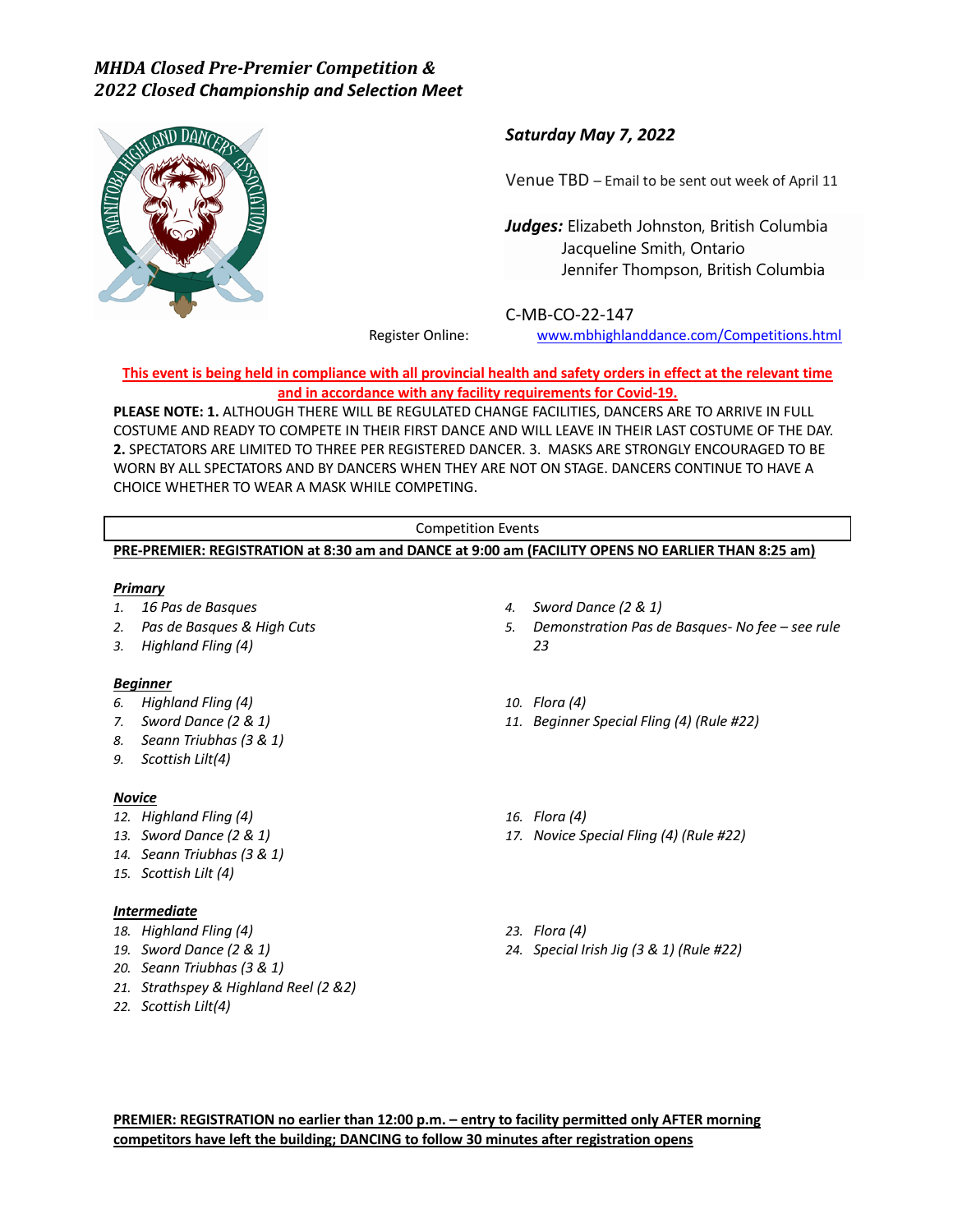| <u>manitoba ciosca championsino and sciection meet</u> |                    |                       |                                       |  |
|--------------------------------------------------------|--------------------|-----------------------|---------------------------------------|--|
| <b>Highland Fling</b>                                  | <b>Sword Dance</b> | <b>Seann Triubhas</b> | <b>Strathspey &amp; Highland Reel</b> |  |
| 2022 Championship Steps to be performed                |                    |                       |                                       |  |
| Championship Classes (age as of July 1, 2022)          |                    |                       |                                       |  |
| 7 & under 10 Years (reduced steps)                     |                    |                       | 10 & under 12 Years (reduced steps)   |  |
| 12 & under 14 Years                                    |                    | 14 & under 16 Years   |                                       |  |
| 16 & under 18 Years                                    |                    | 18 & under 21 Years   |                                       |  |
| 21 Years & over                                        |                    |                       |                                       |  |

### **Manitoba Closed Championship and Selection Meet**

#### *General Rules*

- 1. All dancing events are governed by RSOBHD and ScotDance Canada. All judges' decisions are final.
- 2. This event can be cancelled any time up to and including the date of the competition based on public health concerns.

Registration is online only. Opening date for entries is no earlier than **18:00h CDT Thursday, April 7th, 2022.** Any portion of an entry received online before this date/time will incur a 2-week hold. Closing date for entries and Payment Received Online no later than **23:59h CDT Wednesday, April 27, 2022.** No courier, email or hand deliveries. Late entries, with an additional \$25 fee, will only be accepted at the discretion of the Competition Registrar. You may contact the Competition Registrar at registration@mbhighlanddance.com with any questions.

- 3. Refunds with a medical certificate or if requested within 48 hours of the Competition because dancer is not attending by reason of Covid or Covid symptoms.
- 4. Dancers **MUST** present a current RSOBHD Registration Card at registration on the day of competition in order to dance. As per ScotDance Canada rules, if a current RSOBHD card cannot be provided, a \$10 fee will be charged and if the dancer wins medals or honoraria in lieu of medals, those awards will be withheld until the card is produced. Any cost associated with delivering awards to the dancer will be borne by the dancer.
- 5. Any change in dancer classification or additional dances must be emailed to registration@mbhighlanddance.com **prior to** the day of the competition, in accordance with the timing set out in rule #3.
- 6. Dancers must fill in for Reels as requested.
- 7. Dancers, Spectators and Volunteers are to read and comply with the Covid Protocols appearing in the appendix to this Registration Form
- 8. For each class, the overall winner is determined by the total aggregate points obtained over the individual events regardless of the number of competitors in each dance. If awarding an 'overall' trophy or award over a number of age groups, there must be at least six competitors who have competed in a dance before the aggregate points can qualify to determine the overall winner. If there are less than six competitors in any individual dance then points gained in that dance will not be included in the total aggregate points for any Overall Trophy or Award.
- 9. All perpetual trophies remain the property of the MHDA. Recipients of a perpetual trophy have the trophy on loan until the equivalent competition next year. Recipients are responsible for name engraving and care of the trophy. Repairs, other than normal use, will be the recipient's responsibility. Any loss or damage must be reported to the MHDA as soon as possible.
- 10. Protests must be made in writing, signed and presented to the competition coordinator on the day of the competition accompanied by a \$25.00 fee, which is refunded if sustained.
- 11. **Programs** will be delivered via email to all registered dancers and their teachers the night before the competition. There will be no printed programs available.
- 12. Dancers and parents must respect the ScotDance Canada Risk Management Guidelines, local health authority directives, and RSOBHD Code of Ethics.
- 13. By submitting an entry, a competitor, or the parent/guardian on behalf of the competitor, acknowledges that they have fully read and understood the all documents appearing as appendices to this document, and in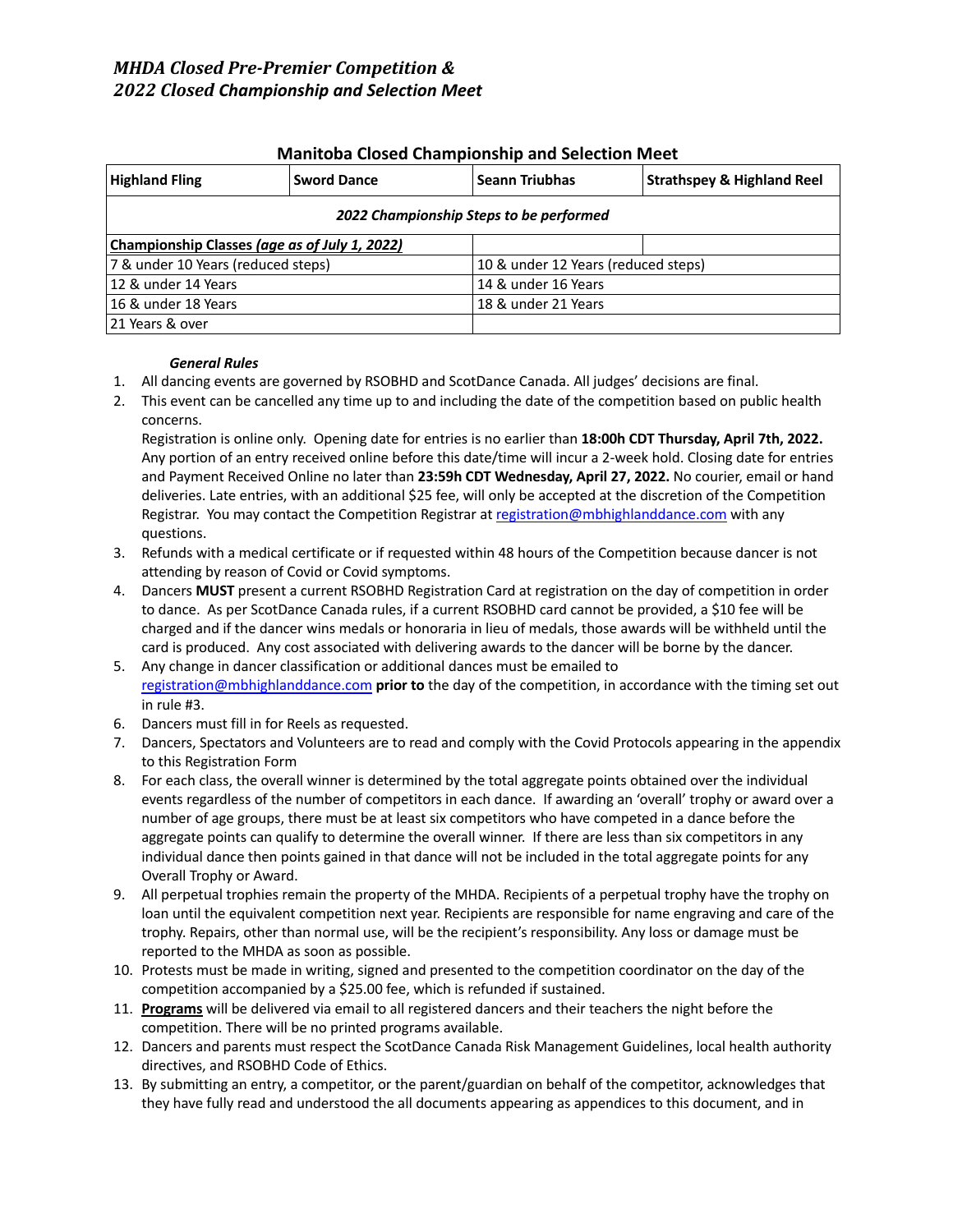particular:

A) the Good Health Declaration:

- B) the SCOTDANCE CANADA Competition Waiver and Release Form: and
- C) the Assumption of Risk and Waiver of Liability Relating to Coronavirus/Covid-19

and agrees to all of the terms and conditions which may be found in these documents in exchange for entering, attending and participating in this event. My or my child's attendance and participation at the event will serve as a signature on any of the documents set out in the appendices.

### **Pre-Premier Competition Rules**

- 14. The competition committee reserves the right to combine, split or delete classes according to registration.
- 15. Age is as of day of competition.
- 16. All entrants must be M.H.D.A. members in good standing.
- 17. Competitors will dance in reverse order of entry. Dancers not present when their class is called will only be permitted to dance out of order at the discretion of the Technical Advisor.
- 18. Medals, ribbons and trophies will be awarded for all classes, except Primary who receive medals and ribbons only. Intermediate classes will be awarded a class aggregate trophy and a runner-up trophy.
- 19. Entry Fees: \$8.00 per dance plus provincial surcharge and processing fee.
- 20. Special Dance in Beginner, Novice, and Intermediate classifications is open to all Beginner, Novice & Intermediate Dancers respectively and are not included in the calculation of aggregate awards. No set steps.
- 21. Demonstration Pas de Bas: No entry fee. Please submit entry form to determine numbers. Dancers may not have entered any prior competitive events.

### **Championship/Selection Meet Rules & Regulations**

- 22. Competitors must report promptly to the dance area when called or risk disqualification.
- 23. Up to three dancers may be selected to represent Manitoba at the Canadian Championships regardless of the number of dancers competing on the day of the selection meet. Only representatives who are fully paid members of MHDA are eligible for any funding which may be available to assist with expenses.
- 24. Championship Entry Fee: \$50.00 plus provincial surcharge and processing fee.
- 25. The Manitoba Closed Championships and Selection Meet is sanctioned and governed by the rules & regulations of the Royal Scottish Official Board of Highland Dancing and ScotDance Canada. All dancers must show a current RSOBHD Dancer Registration card to register.
- 26. AGE: Age is to be taken as of July 1 for determining the age classification in which dancers would enter the Canadian Championship. Thus, in preliminary championships or competitions used to select provincial representatives, dancers would compete according to their age on July 1 of that year.
- 27. ELIGIBILITY: For eligibility to compete in the Canadian Championship, a dancer must qualify in a Closed Provincial Championship or Selection Competition. The competitor must qualify by residency first, having been a resident for six (6) months immediately prior to the event. Should a competitor not qualify first by the residency requirement, that competitor may enact the birth qualification in the province they were born. Residency will be determined by the residence of the dancer's legal guardian. If a dancer moves to a new province, that dancer retains residency in the previous province for the purpose of determining eligibility first by residency, until 6 months residency takes place in the new province.

RESIDENCY DEFINITION: Dancers moving to another province and remaining in that province for 6 consecutive months immediately prior to that province's selection meet would qualify by residency to compete in that province's selection meet. If a dancer moves back to the province they previously resided in and remain there immediately prior to that province's selection meet, that dancer would qualify by residency to compete in that province's provincial selection meet, provided they previously resided in that province for 6 consecutive months. In the case of multiple moves, whichever province the dancer had previously resided in for 6 consecutive months prior to moving from that province, would be the province where that dancer would qualify by residency to compete in that province's selection meet.

28. All dancers must dance the 2022 RSOBHD Championship steps. The 7 & under 10 Years class and the 10 & under 12 Years class will dance cut steps as set out by the RSOBHD. Championship steps must be danced regardless of whether or not there are sufficient numbers in the section to qualify as a championship. If a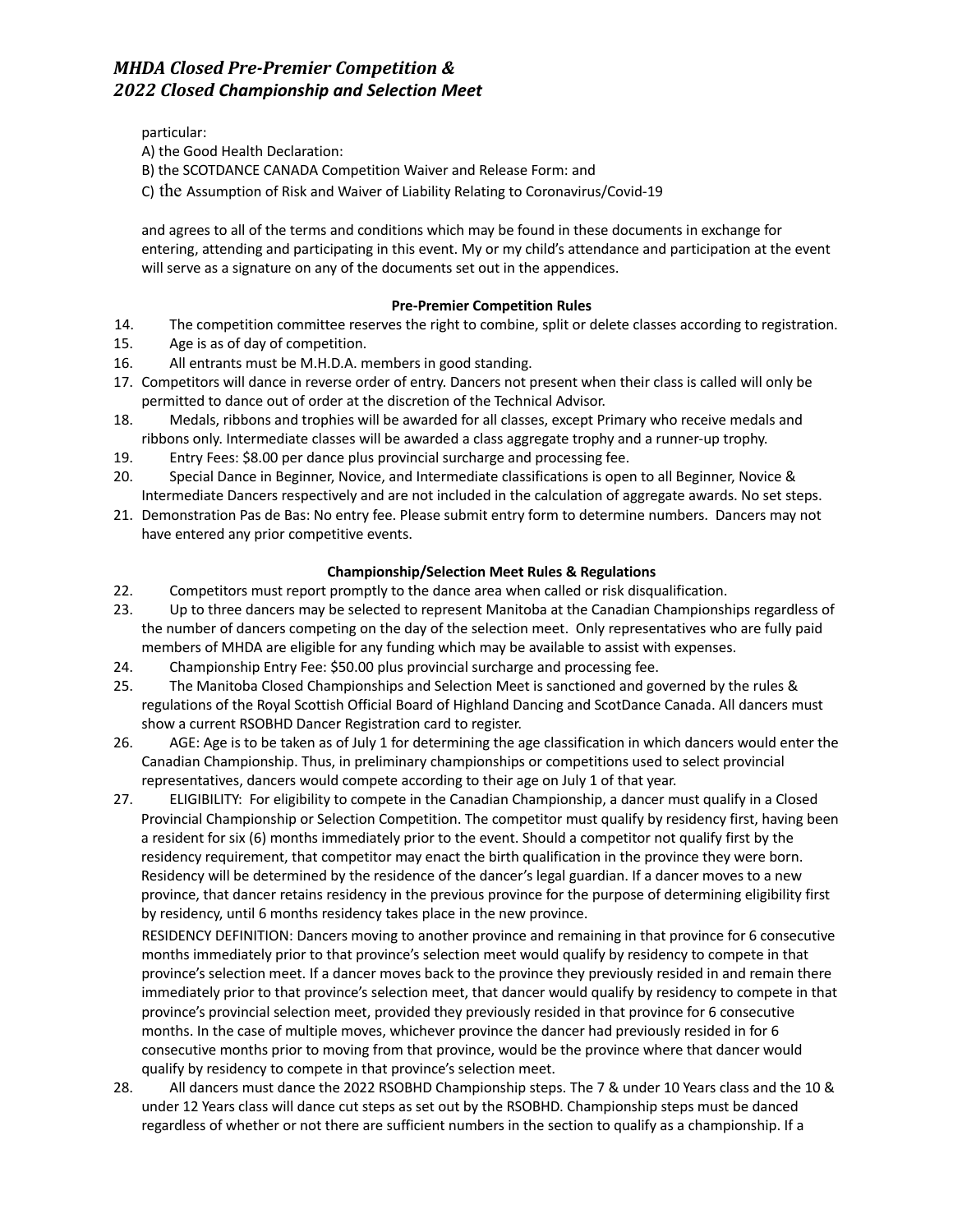championship class is cancelled due to insufficient entries, all dancers age 12 and over must dance the 2022 RSOBHD Championship steps - no cut steps.

29. To constitute a championship class, there must be a minimum of six dancers.

30. Dancers will compete in reverse order of entry for the Reel. All other dances will be by random draw.

\*\*\*If you encounter difficulties with the online site when registering/paying, please do not re-register but contact registration@mbhighlanddance.com. You will not lose your place in the registration order.

### **MHDA would like to invite sponsorship of the class awards or trophies. Please consider supporting our dancers by adding a sponsorship of \$25, \$40 or any amount.**

Registration is online only. The following information will be required for registration: Name, Address, Postal Code, Phone, Email, Age (on March 19, 2022 for pre-premier and as of July 1<sup>st</sup> for Premier), Birthday (M/D/Y), Dancing Classification, RSOBHD Card #, Teacher, Dances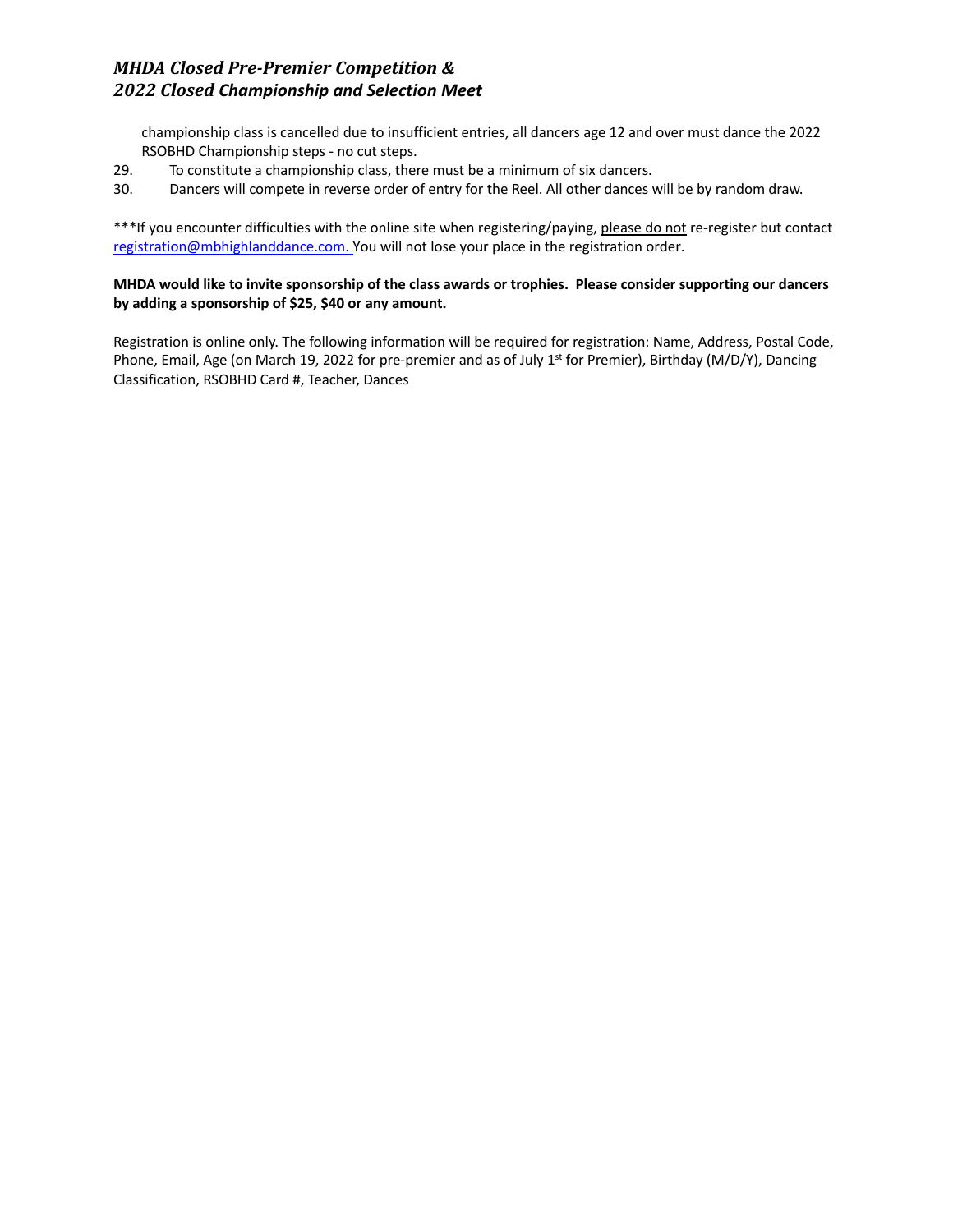#### **APPENDICES**

#### **COVID 19 PROTOCOLS**

**Our goal is to allow our dancers to compete in a safe, calm, inclusive and positive environment. We appreciate unexpected situations will arise on the day that may require action that is meant to protect our dancers, judges, volunteers and other participants.** 

**This event is being held in compliance with any provincial health and safety orders, as well as facility requirements for Covid-19.**

- 1. Public Health requirements will be continuously evaluated, and participants will be informed of any Covid-19 protocols prior to the event through social media and email.
- 2. In the absence of any Public Health Order mandates, Manitoba Highland Dance Association strongly encourage participants to:
	- a. Wear a mask for your own protection and the protection of others (dancers continue to have a choice whether to wear a mask while competing)
	- b. Maintain physical distancing wherever possible
	- c. Perform frequent hand hygiene
	- d. Stay home if you feel sick
- 3. Upon registering for this event and immediately prior to the event, you agree to the requirements and recommendations of any National, Provincial and local Public health and other governmental authorities as well as any requirements from facility hosting the event which may be in effect at the time of the event, as it pertains to the Covid-19 Coronavirus and to adopt all necessary measures to those effects.

Please be respectful of all requests or you will be escorted from the facility.

#### **Rules for attending MHDA Competitions:**

 $\triangleright$  Three spectators are allowed in the facility with each dancer

 $\triangleright$  All competitors and their spectators are required to exit the facility once their competition events are completed. An exception is where a person may be volunteering, and even then, they must exit once their duties have been completed. If a family has a dancer in the morning and a dancer in the afternoon, please make arrangements to have the morning dancer picked up at the end of the morning and the afternoon dancer dropped off for the afternoon.

 $\triangleright$  Dancers are to arrive in their first costume, prepared to dance, hair done and make-up applied. Please bring your own safety pins to affix number to dance costume. Dancers are to leave in their last costume. Designated change rooms are available for costume changes.

 $\triangleright$  Limited personal items will be allowed within the facility when crowd size capacity restrictions are in place. This will include dance mats. Please coordinate with your dance school to limit the number of mats. Please leave unnecessary items in your car.

 $\triangleright$  As crowd size capacity restrictions are in place, dancers will be called to the marshalling (line-up) area in small groups almost immediately prior to competing. Dancers who do not arrive when called may forfeit their opportunity to compete for that event.

! Awards will be *announced* at the end of the dancing (dancers will be on stage but socially distanced) but they will *collect* their awards after they exit the stage.

 $\triangleright$  Washroom facilities may have limited occupancy depending on number of cubicles while maintaining physical distancing requirements. Washrooms are not to be used for changing, only dedicated spaces are to be used.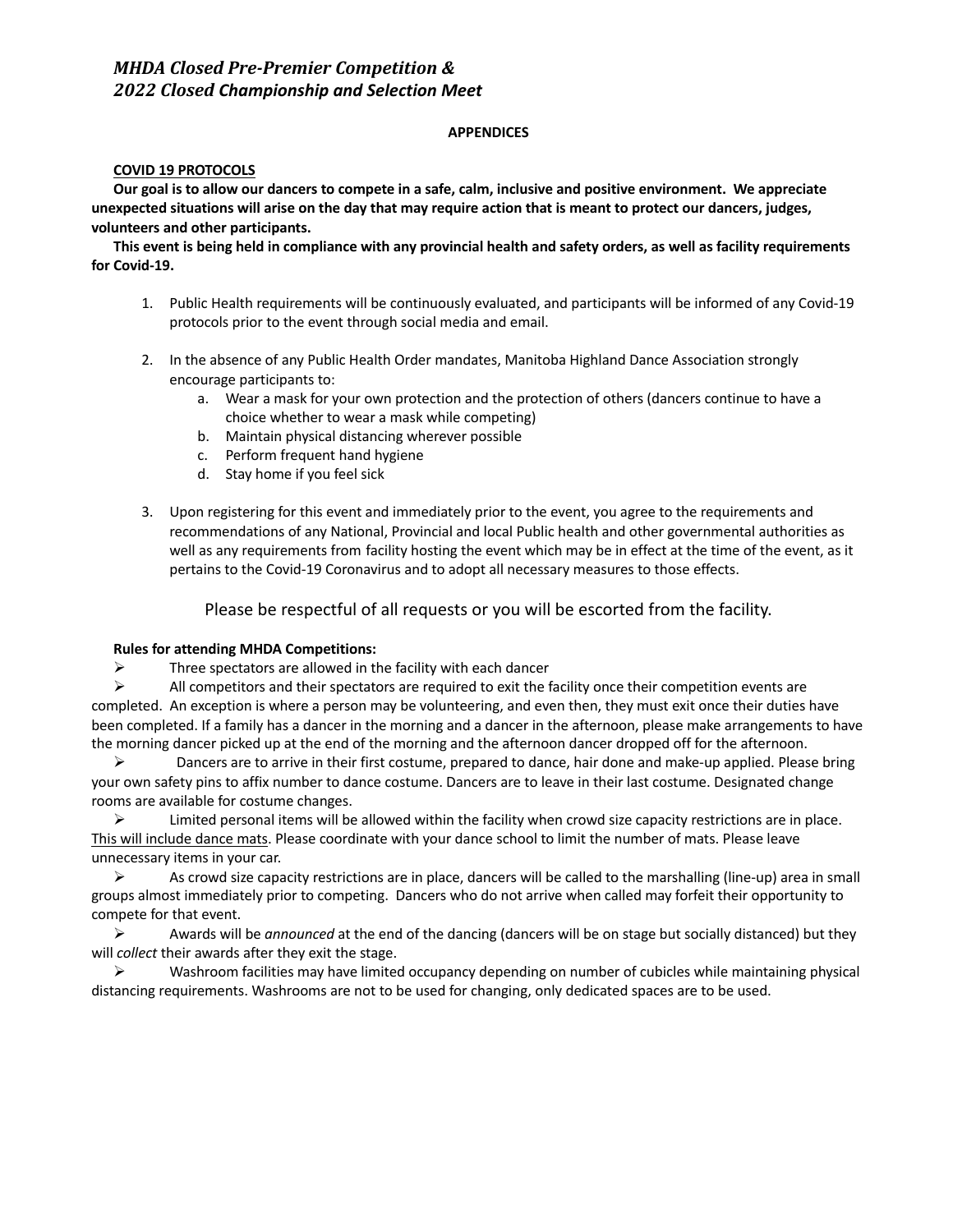

### **GOOD HEALTH DECLARATION**

*We all need to take responsibility for providing the highest level of safety and protection against Covid-19. Your health and safety, and that of all participants at our sanctioned events are our primary concern.*

### *By registering for this event, you agree:*

- \* That if you or anyone in your household travelled outside of Canada within 14 days prior to the start of this event and have been asked to quarantine by governmental health officials, you *may not attend the event.*
- \* That on the day of the competition, if you are feeling unwell, experiencing COVID-like symptoms (including fever, cough, sore throat, respiratory illness, or difficulty breathing), or *have tested positive for Covid-19 and/or have been in contact with a person who, to your knowledge had symptoms of Covid-19 or has tested positive for Covid-19 and you have not yet* been cleared to discontinue isolation in accordance with applicable criteria communicated by Public Health officials (awaiting results), or are currently subject to a quarantine or self*isolation order by Public Health officials, we respectfully request that you do not attend.*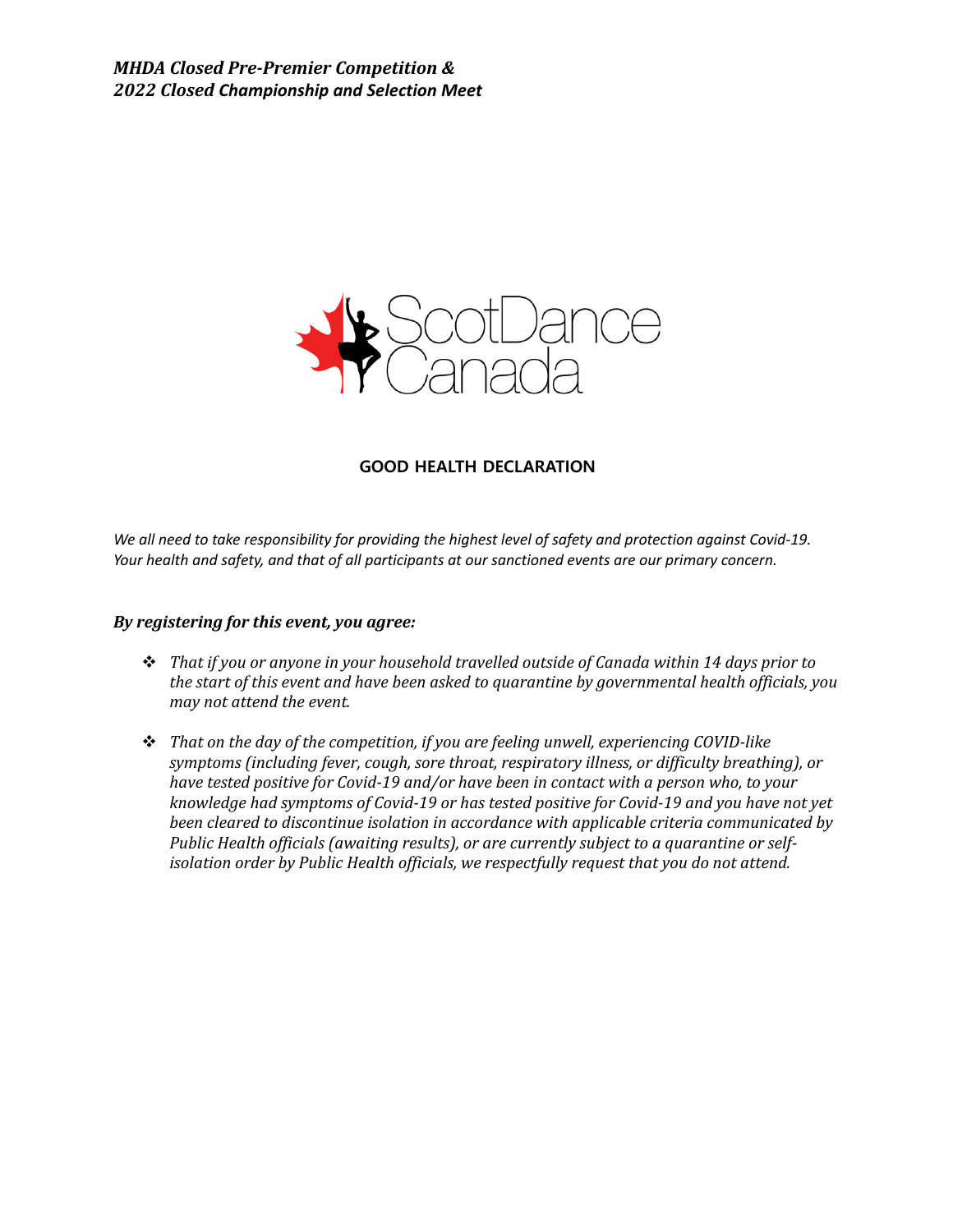

# **SCOTDANCE CANADA COMPETITION WAIVER FORM**

I am aware that participating in the **MHDA Closed Pre-Premier Competition & 2022** *Closed Championship and Selection Meet* (the "Event") involves the potential for risks, dangers and hazards, including but not limited to:

(a) injury to myself / my child as <sup>a</sup> result of the physical nature of dance competition and performance; and

(b) the taking and/or release of unauthorized photographs, video and/or other recordings of myself and/or my child, notwithstanding efforts to enforce Event policies. In consideration of my / my child's participation in the Event and for other good and valuable consideration, the receipt and sufficiency of which is acknowledged, **I hereby WAIVE ANY AND ALL CLAIMS** against ScotDance Canada, its directors, agents, employees, executive members, volunteers and organizers of the Event (the "Releasees"), which I now have, or hereafter may have against the Releasees. In particular, but without limiting the foregoing, **I agree to release the Releasees from ANY AND ALL LIABILITY** for any loss, damage, injury, or expense I / my child may incur as <sup>a</sup> result of my / my child's participation in or attendance at the Event. **I agree to indemnify and hold harmless the Releasees from ANY LOSS, DAMAGE, INJURY OR EXPENSE, including legal costs**, that the Releasees may incur due to my / my child's participation in or attendance at the Event, whether caused by the negligence of the Releasees or otherwise, and whether caused to my child or otherwise. I understand that the Releasees will photograph and otherwise record the Event, its participants and attendees. **I consent to and authorize such recording**. **I further consent to and authorize** the Releasees to publish my/my child's image, likeness and information in any medium, including but not limited to photographs, videos, DVDs, and web-casts. I understand that this publication will take place in the public domain, including in printed materials, public announcements, and on the internet.

**I specifically consent to the public release of the following information:** 1. Name; 2. City, Province, Country of Residence; 3. Tartan; 4. Age; 5. Results.

I acknowledge that by signing and submitting this entry, electronically or otherwise, that I have read this agreement carefully and fully understand it, and agree to all of the above terms and conditions.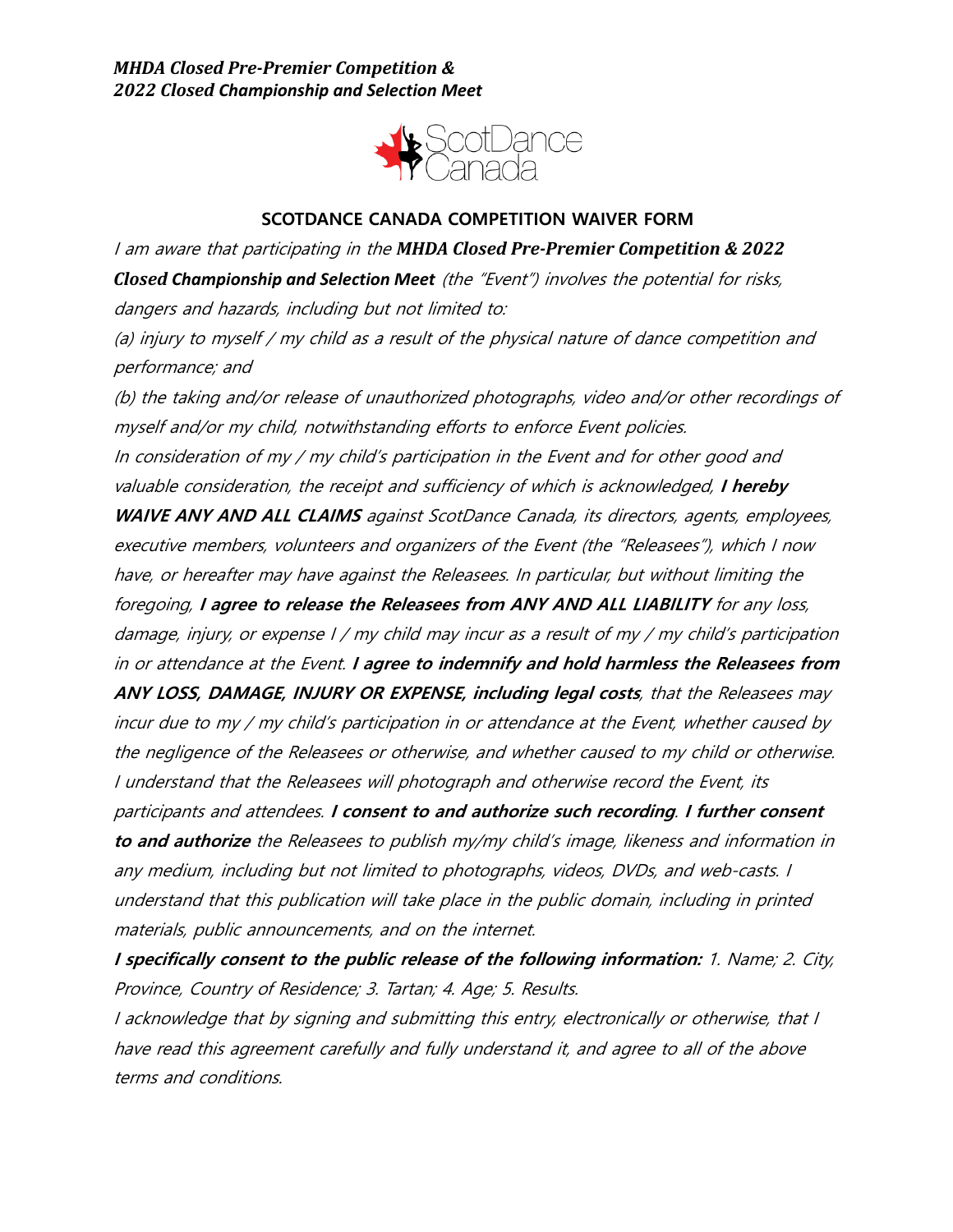

## **Assumption of Risk and Waiver of Liability Relating to Coronavirus/Covid-19**

This waiver & declaration must be completed prior to or upon visiting (name of facility of event) and before participating in any activity.

The novel coronavirus, COVID-19 has been declared a worldwide pandemic by the World Health Organization. COVID-19 is extremely contagious and is known to spread mainly by contact from person to person. Consequently, local, provincial and federal governmental authorities recommend various measures and prohibit a variety of behaviors, in order to reduce the spread of the virus.

The Manitoba Highland Dancers' Association (The MHDA's) and ScotDance Canada and its members commit themselves to comply with the requirements and recommendations of National, Provincial and local Public health and other governmental authorities, and to put in place and adopt all necessary measures to that effect. However, The MHDA and ScotDance Canada cannot guarantee that you (or your child, if participant is a minor/ or the person you are the legal guardian of) will not become infected with COVID-19. Further, attending the Activities could increase your (or your child, if participant is a minor/ or the person you are the legal guardian of) risk of contracting COVID-19, despite all preventative measures put in place.

By signing this document, or by attending this competition,

\_\_\_\_\_\_\_\_\_\_\_\_\_\_\_\_\_\_\_\_\_\_\_\_\_\_\_\_\_\_\_\_\_\_\_\_\_\_\_\_\_\_\_\_\_\_\_\_\_\_\_\_\_\_\_\_\_\_\_\_\_\_\_\_\_\_\_\_\_\_

I acknowledge the highly contagious nature of COVID-19 and I voluntarily assume the risk that I (or my child, if participant is a minor/ or the person I am the legal guardian of) could be exposed or infected by COVID-19 by participating in The MHDA's /ScotDance Canada's activities. Being exposed or infected by COVID-19 may particularly lead to injuries, diseases or other illnesses.

I declare that I (or my child, if participant is a minor/ or the person I am the legal guardian of) am participating voluntarily in The MHDA's /ScotDance Canada's activities.

I declare that neither I (or my child, if participant is a minor/ or the person I am the legal guardian of) nor anyone in my household, have experienced in the last 48 hours prior to the date of The MHDA's /ScotDance Canada's event, cold or flu-like symptoms (including fever, cough, sore throat, respiratory illness, difficulty breathing).

I declare that neither I (or my child, if participant is a minor/or the person I am the legal guardian of) have tested positive for COVID-19, and have not yet been cleared to discontinue isolation in accordance with applicable criteria communicated by public health officials (awaiting results); have been in close contact with a person who, to my knowledge, had symptoms of COVID-19 or has tested positive for COVID-19, and have not yet been cleared to discontinue isolation in accordance with applicable criteria communicated by public health officials; or am currently subject to a quarantine or self-isolation order for any reason, including travel.